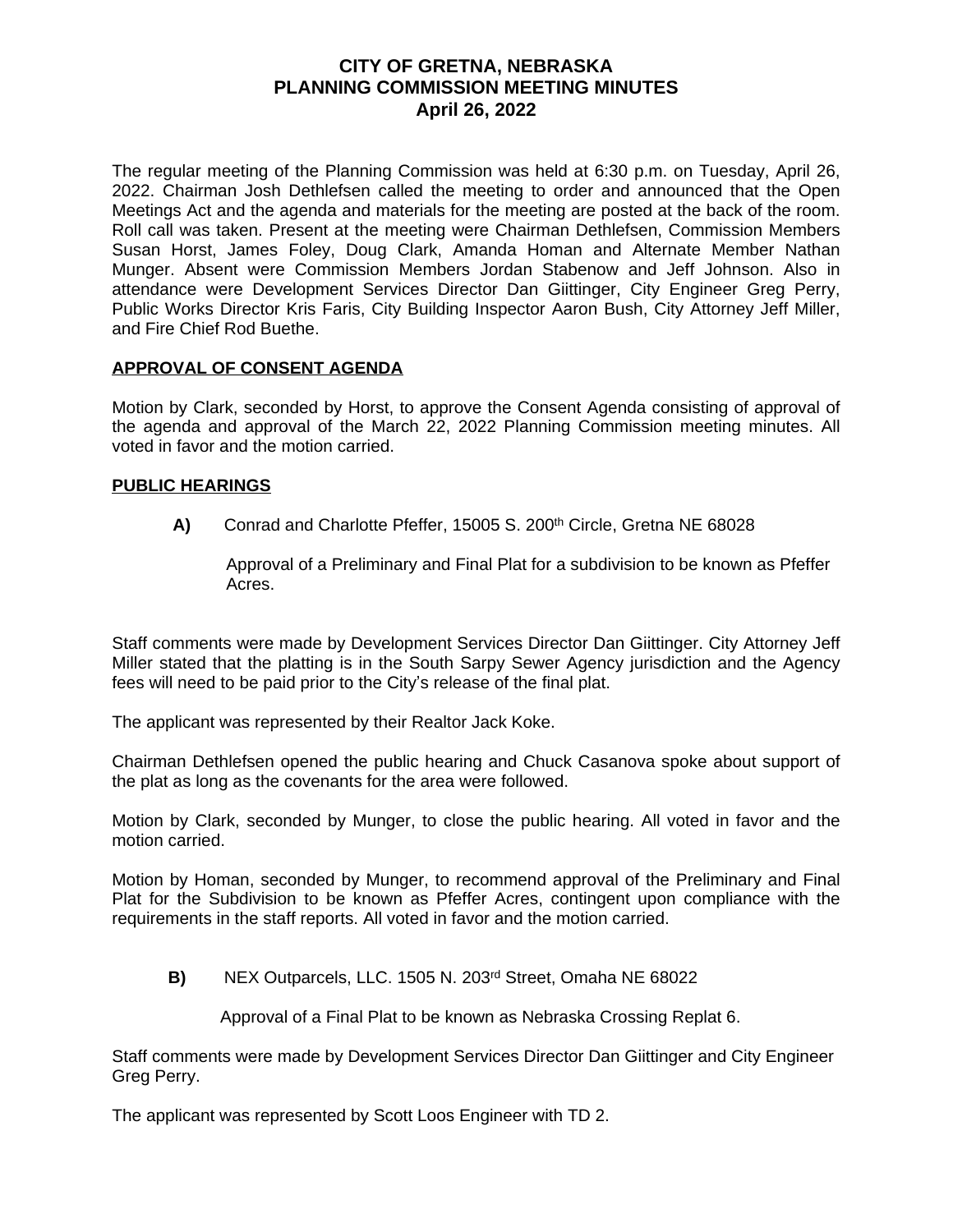Chairman Dethlefsen opened the public hearing and no one spoke in favor or against Nebraska Crossing Replat 6.

Motion by Horst, seconded by Clark, to close the public hearing. All voted in favor and the motion carried.

Motion by Clark, seconded by Foley, to recommend approval of Nebraska Crossing Replat 6, contingent upon compliance with the requirements in the staff reports. All voted in favor and the motion carried.

**C)** McCune Development, 11550 I Street, Suite 200, Omaha NE 68137

 Approval of a Final Plat for a subdivision to be known as Platteview Industrial Replat 2.

Staff comments were made by Development Services Director Dan Giittinger. City Attorney Jeff Miller commented that this plat is the area of the South Sarpy Sewer Agency and the Agency fees need to be paid before the City's release of the final plat.

The applicant Paul McCune was here to answer any questions.

Chairman Dethlefsen opened the public hearing and no one spoke in favor or against the Final Plat and Rezone for the subdivision to be known as Platteview Industrial Replat 2.

Motion by Munger, seconded by Homan, to close the public hearing. All voted in favor and the motion carried.

Motion by Munger, seconded by Homan, to recommend approval of the final plat for the Platteview Industrial Replat 2, contingent upon compliance with the requirements in the staff reports. Voting in favor – Munger, Homan, Foley, Horst and Dethlefsen. Voting against was Clark and the motion carried.

 **D)** Sarpy County School District, aka Gretna Public Schools, 11717 S. 216th Street, Gretna NE 68028

> Approval of a final plat and rezone from TA Trans AG to R-4 Highest Density Residential for a Subdivision to be known as Cedar Hollow South.

Staff comments were made by Development Services Director Dan Giittinger and City Engineer Greg Perry.

The applicant was represented by Lana Bayless with the DLR Group.

Chairman Dethlefsen opened the public hearing and no one spoke in favor or against the proposed final plat and rezone for a subdivision to be known as Cedar Hollow South.

Motion by Homan, seconded by Horst, to close the public hearing. All voted in favor and the motion carried.

Motion by Foley, seconded by Homan, to approve the Final Plat and Rezone to R-4 Highest Density Residential for the subdivision to be known as Cedar Hollow South, contingent upon compliance with the requirements in the staff reports. All voted in favor and the motion carried.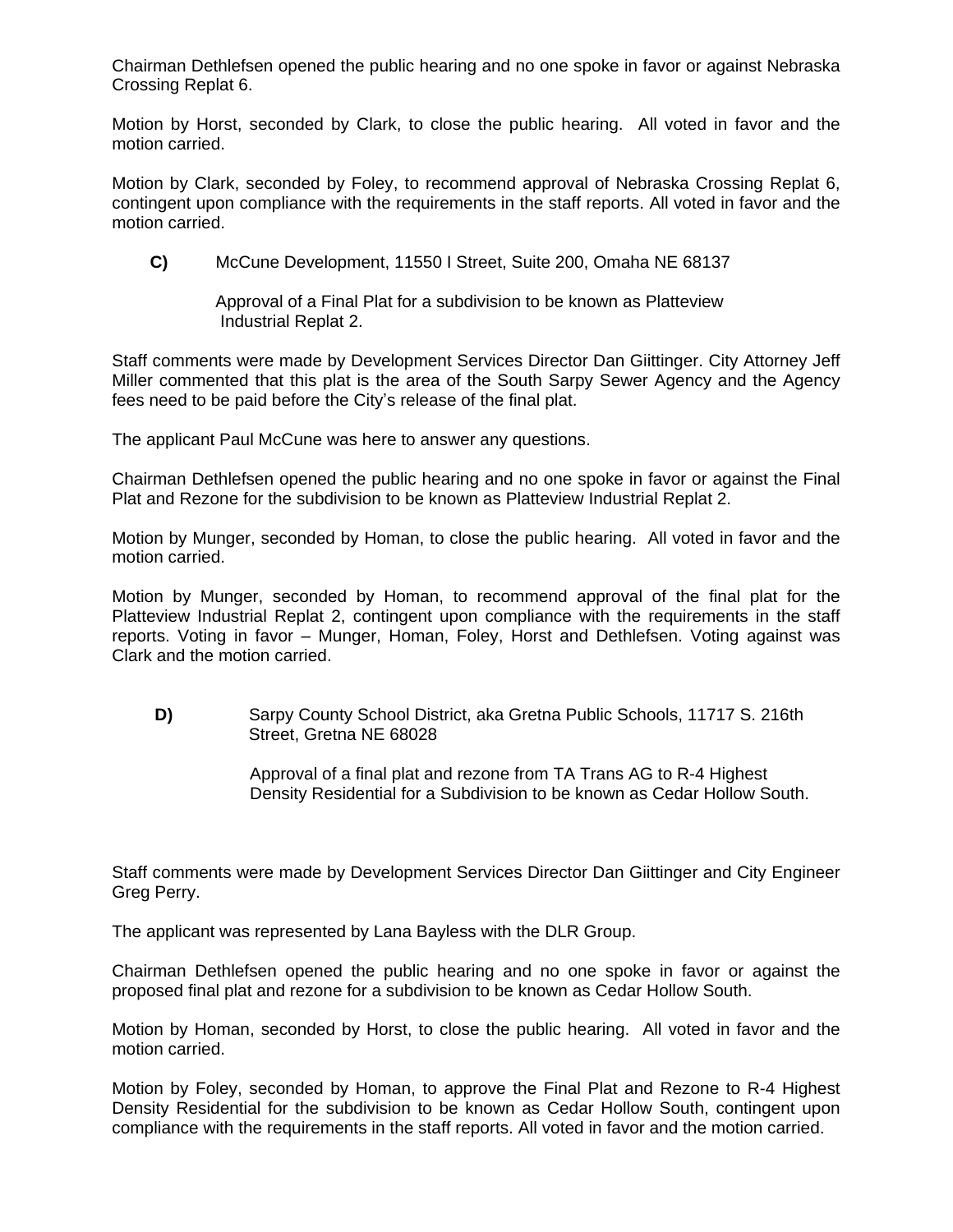**E)** Dragon Land Company, 1303 S. 72nd Street, Suite 209, Omaha, NE 68124

 Approval of a final plat and rezone from TA Trans Ag and MUC Mixed Use Commercial to R-4 Highest Density Residential and MUC Mixed Use Commercial for a subdivision to be known as Kayda Corner Phase 2.

The application for Kayda Corner Phase 2 was pulled from the agenda per the request of the applicant and was requested to be resubmitted and heard next month (May 24).

 **F)** Mitch Hohlen- Silver Oak Estates LLC, 21160 C Street, Elkhorn, NE 68022

 Approval of a preliminary plat and rezone from TA Trans Ag to RE Residential Estates for a subdivision to be known as Silver Oak Estates.

Staff comments were made by Development Services Director Dan Giittinger, City Engineer Greg Perry and Fire Chief Rod Buethe.

The applicant was represented by Attorney Larry Jobeun and Engineer Brad Huyck and the developer Mitch Hohlen.

Chairman Dethlefsen opened the public hearing and Pat Sullivan Attorney representing the Grand Vista Estates HOA spoke in favor of the proposed development as long as no access was granted into their development, since one was never planned when Grand Vista Estates was approved several years ago.

Motion by Homan, seconded by Clark, to close the public hearing. All voted in favor and the motion carried.

Motion by Homan, seconded by Foley, to approve the preliminary plat and rezone from TA Trans AG to RE Residential Estates for the subdivision to be known as Silver Oaks Estates, contingent upon compliance with the requirements in the staff reports. Voting in favor – Homan, Foley and Dethlefsen. Voting against – Clark, Munger and Horst. The motion failed.

Additional discussion took place with staff, the developer, and attorneys, and another motion was made.

Motion by Homan, seconded by Foley, to reconsider and approve the preliminary plat and rezone.

Voting in favor - Homan and Foley. Voting against – Dethlefsen, Clark, Horst and Munger. The motion failed.

**G)** City of Gretna, 204 N. McKenna Ave., Gretna, NE 68028

 Approval of an amendment to the Comprehensive Plan to adopt the future land use map in The Crossings Corridor Master Plan.

Staff comments as the applicant were made by Development Services Director Dan Giittinger.

Chairman Dethlefsen opened the public hearing and no one spoke in favor or against the Comprehensive Plan amendment.